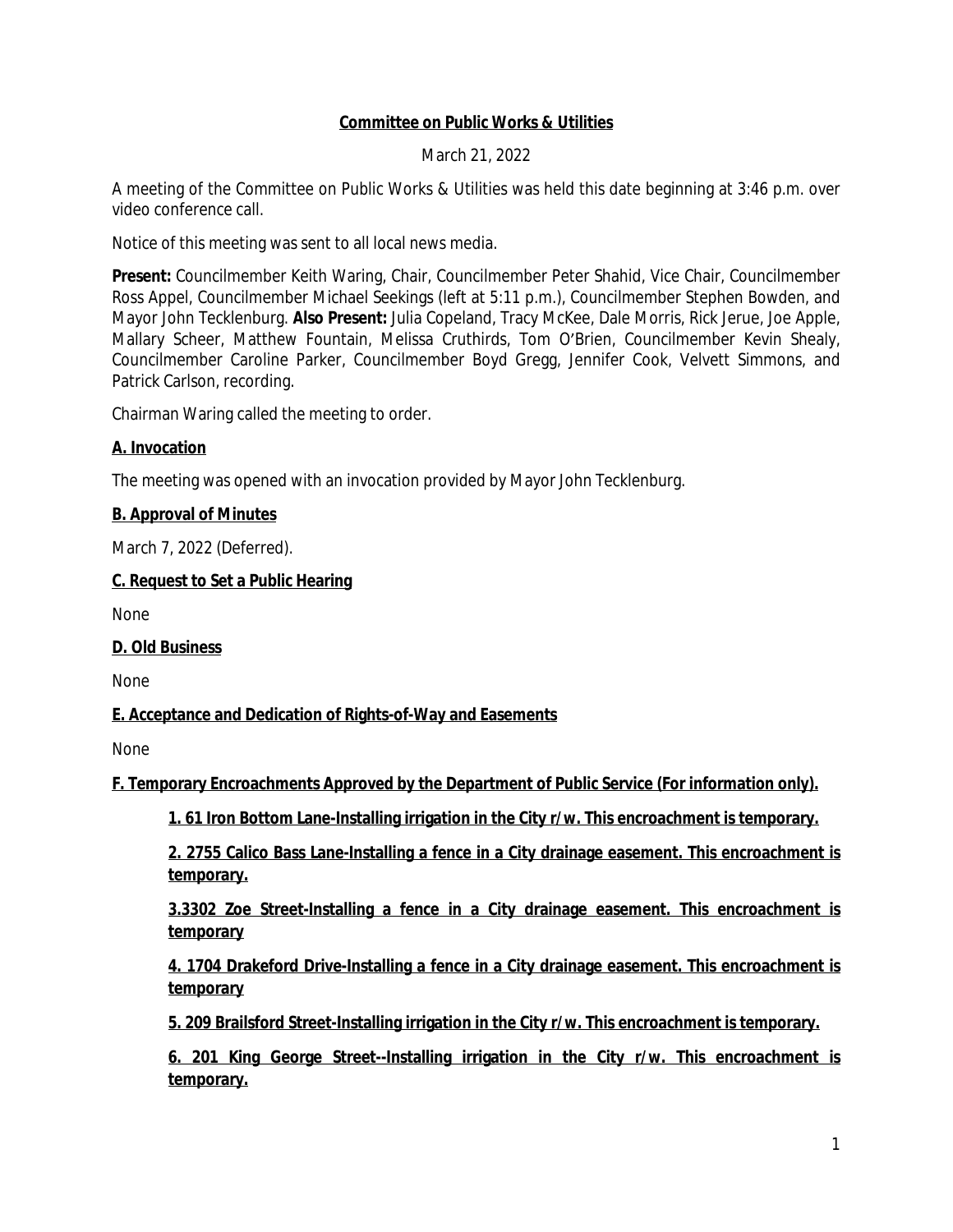## **7. 6184 Fieldstone Circle-Installing a fence in a City Drainage easement.**

Tom O'Brien said that the encroachments were all fences and irrigation projects that have been investigated, recommended for approval, and the information will be recommended to the Committee.

### **G. Public Service Department Update**

## **Presentation on Third Party Reviews for TRC Projects**

Tracy McKee gave a presentation outlining a recommendation for increasing Technical Review Committee (TRC) review fees based on application and schedule analysis. She said that based on TRC application submissions since 2018, there had been a 40% decrease in both processing wait times and the average number of submittals needed to get projects approved. By streamlining the process and increasing the associated application fees, the quality of the submittals had increased and the City response timeframe improved. In summary, Ms. McKee said that, when accounting for the types of plans and number of application submittals, the most important factor in establishing TRC application review times was maintaining particular levels of staff and institutional knowledge. Retaining knowledge and team capacities allowed for consistent processing service and fewer associated costs and delays that impact local development projects. For example, when the Stormwater Management team hired a Development Manager, the average review time to process TRC submittals decreased over time. Conversely, when several people left the team, the wait times increased. Using third party reviewers could expand the City's application processing capabilities and provide meaningful service to all interested applicants. By analyzing the professional services contract between the Public Service Department and third party reviewers, it was possible to determine the appropriate structure for this relationship and how to apply it to other departments and teams. This relationship was crucial to investing City time and resources appropriately given the highly sensitive and complicated background necessary to understand this information. By increasing the previous \$19,000 professional services contract budget to \$50,000, the City anticipated processing 33 additional submittal reviews, or 7% of the annual total, to completion. Ms. McKee said if the fee schedules were not adjusted accordingly, the City would subsidize \$900 per submittal. By increasing the TRC application submittal fees by \$110, it would spread the cost over all affected reviews and avoided creating a limiting "pay to play" channel. In addition, by issuing a community request for quote (RFQ), the City can establish a larger pool of qualified reviewers in order to gain the most benefit for the proposed investment. Finally, Ms. McKee suggested that the City review the benefits of using third party reviews annually in order to adjust TRC review fees accordingly during each budgeting process.

Tom O'Brien confirmed that using third party review would be a tremendous help to the timelines and budgets that directed City staff, applicants, and development projects across the community.

Councilmember Appel thanked all of the City employees who contributed to the proposal and agreed that the development process in Charleston impacted equity and affordability issues that affected the community at large. He supported delegating out to the private sector in order to achieve budget and efficiency goals. By taking lessons gleaned from past government precedents and examples from private sector systems, it was possible to have conversations that allowed for wealthy developers to pay larger fees for expedited service that simultaneously subsidized resourceful service for regular applicants. He said that principle local figures in the civil engineering and architectural fields have stated that there were plenty of untapped firms that would be willing to support a City-backed proposal to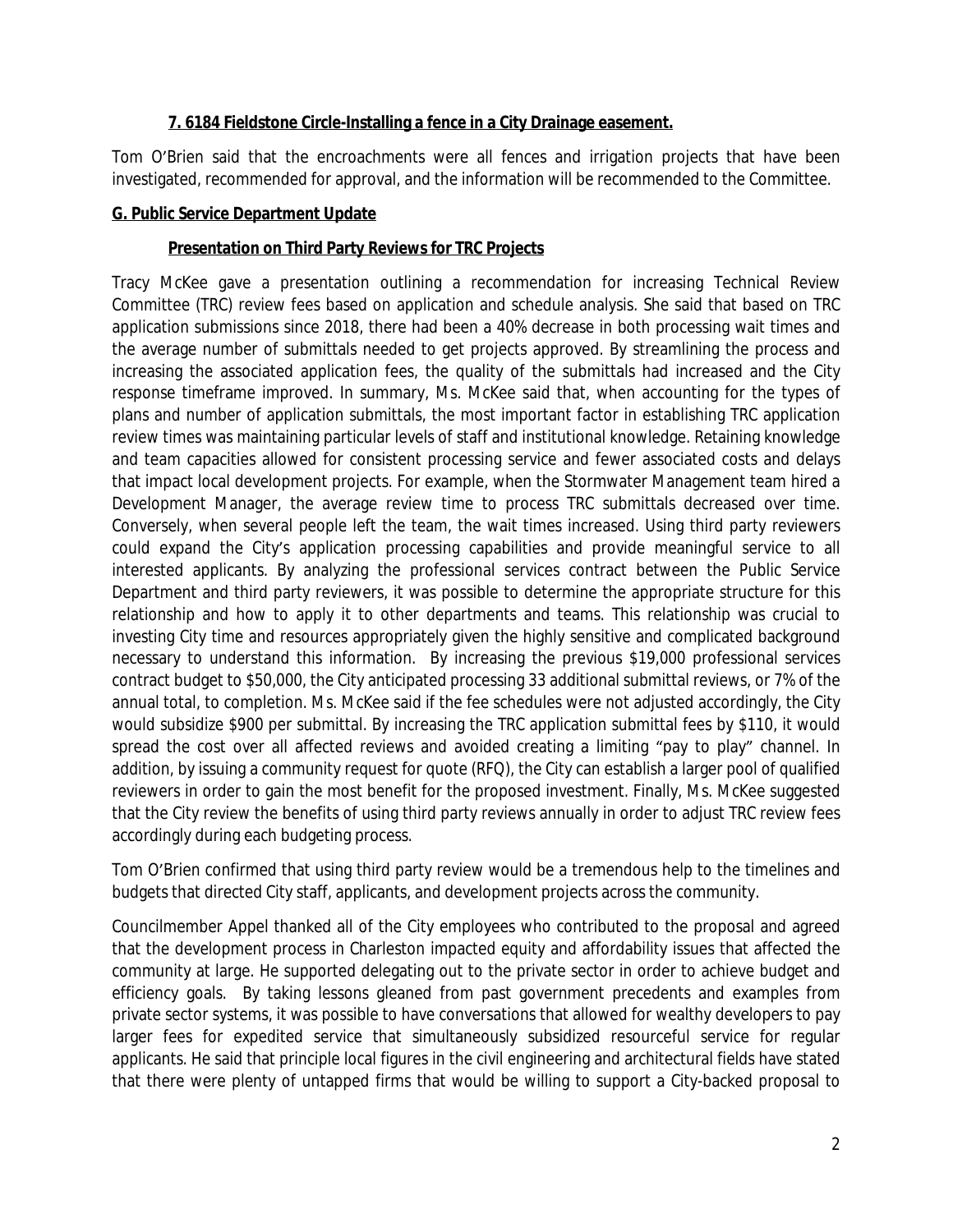increase third party review usage and it was well within the budgets of larger developers to subsidize this initiative.

Ms. McKee agreed with Councilmember Appel and supported moving that idea into pilot program status and eventually integrating it into future annual budget considerations.

Councilmember Waring said that many projects, particularly government proposals like affordable housing developments and environmental infrastructure, should follow an expedited path because any development delays would have a cascade effect that would cost more for local taxpayers.

On a motion by Councilmember Shahid, seconded by Councilmember Appel, the Committee voted unanimously to recommend increasing the TRC review fees.

## **Approval of the Scope of Undergrounding for the Archer School**

Tracy McKee said that this approval was a follow up on the initial project review to show the Committee the scope of the proposal, including the necessary easements and a cost estimate. She introduced Joe Apple with Dominion Energy to provide the proper breakdown of the redevelopment proposal.

Mr. Apple said that the analysis process identified the areas that could be updated in the most impactful way using the available funds. Two transformers would be installed at 220 Nassau St. on the project site to supply power as the team worked to tie in a transformer around the corner at the Martin Luther King Jr. Pool. One of the new proposed easements involved installing a new underground line from Jackson St. down the parking lot to an existing pad-mounted transformer allowing for even more overhead line elimination. The other easement would allow for customers in the area to be connected to the underground electrical path installation. The proposal asked to remove almost every overhead line along the two areas surrounding the intersection of Jackson St. and Nassau St., and the intersection of Jackson St. and Harris St. Upon approval of the scope of the proposal, the affiliated City staff members would process the necessary easements and then officially present the proposal to the Committee.

On a motion by Mayor Tecklenburg, seconded by Councilmember Shahid, the Committee voted unanimously to approve the Scope of Undergrounding for the Archer School.

## **H. Stormwater Management Department Update**

#### **Request to allocate funding for Lake Dotterer Outfall Project from the City Drainage Fund**

Councilmember Shealy said there was an extensive study conducted five years ago concerning flooding and environmental effects in certain West Ashley neighborhoods. There was a proposed project for installing drainage infrastructure under scheduled roadwork on the Glenn McConnell Parkway and if the City of Charleston committed half of the necessary funds, Charleston County would supply the other half and make progress towards alleviating flooding impacts and revitalizing West Ashley.

Mayor Tecklenburg said he spoke with several County officials who wanted to match the funding for the proposed project and, if true, then the City should proceed with the project.

Councilmember Shahid confirmed that the City's contribution would be approximately \$1.3 million towards construction costs and asked Matt Fountain about the cost of the intended scope of updating all of the necessary regional components that affected flooding in that region.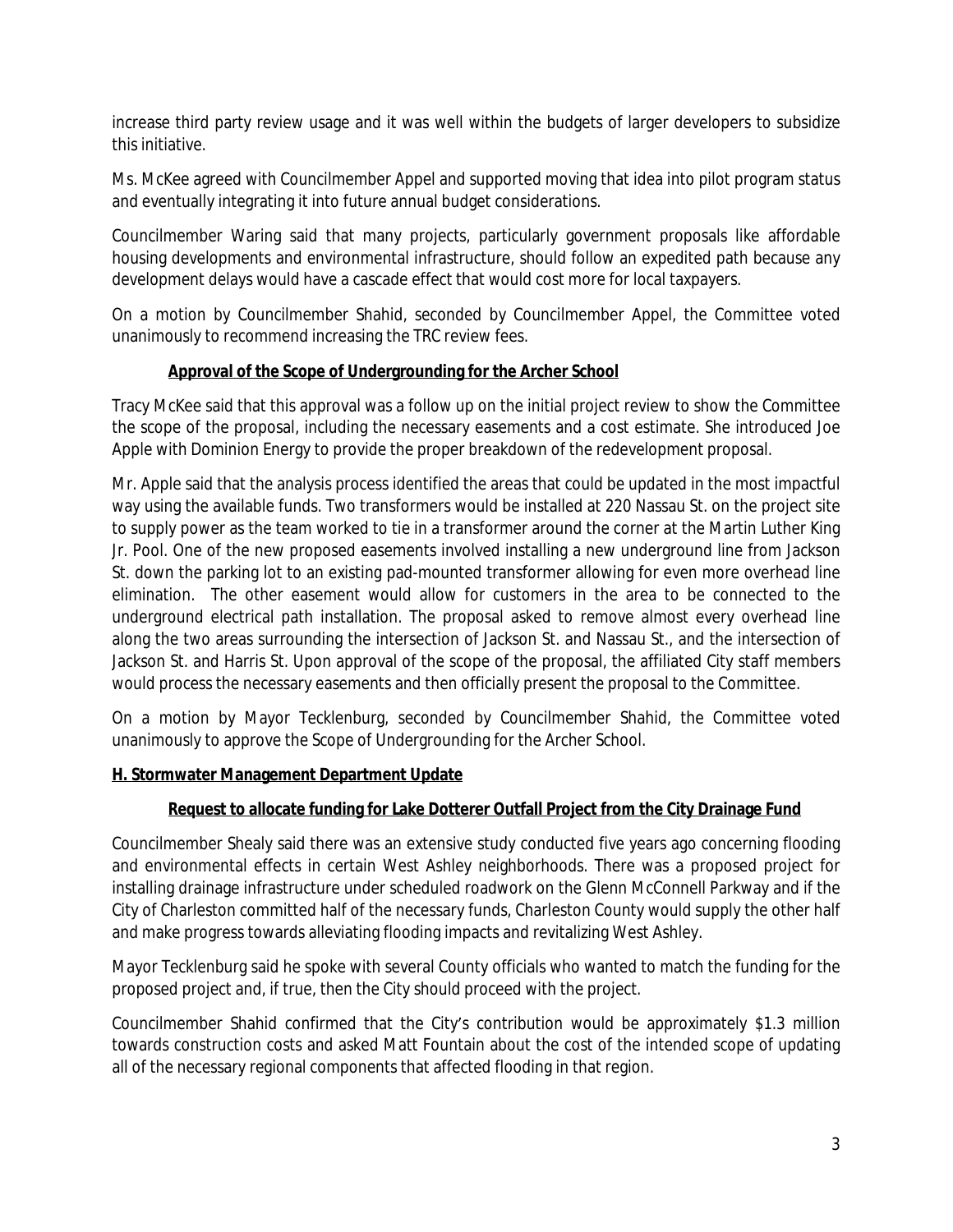Mr. Fountain said that there were several options for installing the necessary pipes on the Glenn McConnell Parkway but if the City wanted to accomplish that under the County's existing roadwork contract, it would have to happen within 18 months.

Councilmember Shahid said that he supported the proposal but asked about how the investment would impact other proposed projects in that region and what elements should be prioritized to benefit as many constituents as possible.

Councilmember Waring said that while there was limited financial resources, there were several funds appropriated for other large community projects that could be utilized to offset anything that Councilmember Shahid and Councilmember Shealy have proposed.

Councilmember Appel said that he supported moving forward with the project and said it was vital to accept any grants or funds from outside sources for larger developments in order to continue to free up City funding for smaller district-specific proposals. He also asked for continued public transparency about multiple sources of funding mechanisms and how to interpret the policy positions issued by the Department of Revenue.

Councilmember Bowden said that he supported the proposed County investment for Councilmember Shealy's proposal to synthesize the two projects that would temporarily disrupt Glenn McConnell Parkway traffic patterns and asked for clarity about the project permitting process.

Mr. Fountain said there was an existing encroachment permit for the widening component of the roadwork that was being done on the Glenn McConnell Parkway. However, there was an extensive and separate set of permits for additional stormwater infrastructure installation from both encroachment and ecological perspectives that would have to be finalized.

Councilmember Seekings said it was important to pursue the project as soon as possible, but asked if City Council would be expected to pass the funding structure to support the proposal before receiving a definitive answer from Charleston County Council about their expected contribution.

Councilmember Shahid asked that the motion they were considering concerned matching the County's potential commitment which was confirmed by Councilmember Waring.

Mr. Fountain said that the bid amount for the construction project budget was currently set at \$2.6 million and didn't include an amount for a contingency allocation to cover other fees. He recommended an additional \$400,000 for potential inspection and engineering contracts.

Mayor Tecklenburg said that he believed it was important to move forward with the project but ensure that the total project cost is split between the City and the County.

Councilmember Waring asked for a motion and Councilmember Seekings and Councilmember Bowden asked for clarity about the final project cost estimate.

Mr. Fountain said that a conservative estimate which included several contingencies and fees would require a \$1.5 million commitment from City-sourced funding.

Councilmember Seekings suggested that the Committee consider the original \$1.3 million proposal with a 15% contingency attachment.